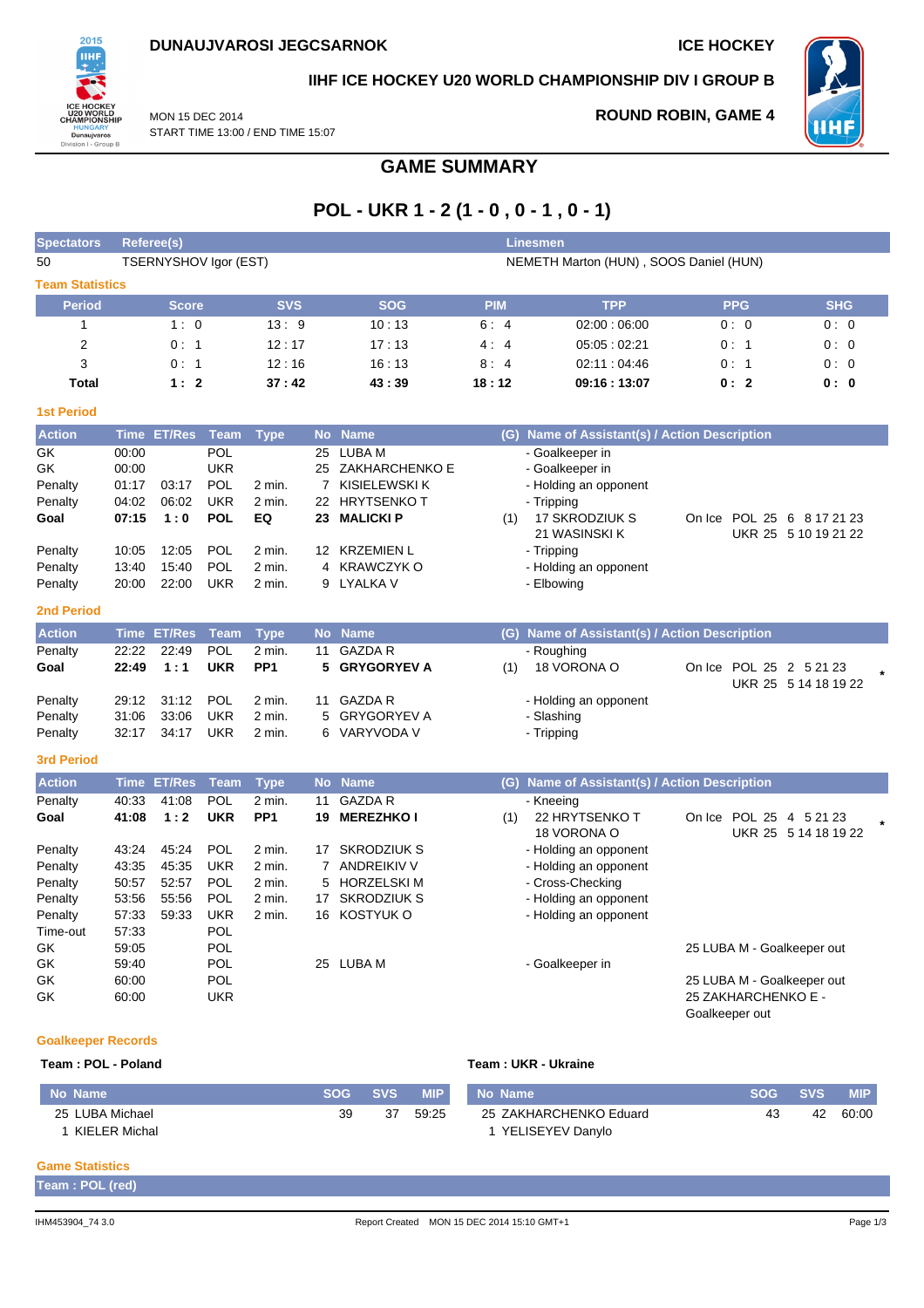# **DUNAUJVAROSI JEGCSARNOK ICE HOCKEY**



### **IIHF ICE HOCKEY U20 WORLD CHAMPIONSHIP DIV I GROUP B**

MON 15 DEC 2014 START TIME 13:00 / END TIME 15:07

#### **ROUND ROBIN, GAME 4**



|                   | Head Coach: JOHANSSON Torbjorn |   |          |             |                |                |                |          |        |                         |                | <b>Shots on Goal</b> |                        |             |
|-------------------|--------------------------------|---|----------|-------------|----------------|----------------|----------------|----------|--------|-------------------------|----------------|----------------------|------------------------|-------------|
| <b>No Pos</b>     | <b>Name</b>                    | G | А        | P           | <b>PIM</b>     | $FO+$          | FO-            | $FO+/-$  | FO%    |                         | $\overline{2}$ | 3                    | <b>OT</b><br><b>TS</b> | $+/-$       |
| 9 F               | WRONKA Patryk +C (BP)          | 0 | 0        | 0           | 0              | 0              | 0              | 0        | 0.00   | 0                       | 2              | 0                    | $\overline{2}$         | 0           |
| D<br>11           | <b>GAZDA Remigiusz</b>         | 0 | 0        | 0           | 6              | $\mathbf 0$    | 0              | 0        | 0.00   | 0                       | 2              |                      | 3                      | $\mathbf 0$ |
| 13 F              | SAWICKI Radoslaw +A            | 0 | 0        | 0           | 0              | 16             | 10             | 6        | 61.54  | 3                       | 0              | 5                    | 8                      | 0           |
| 14 F              | <b>NAHUNKO Dominik</b>         | 0 | 0        | 0           | 0              | 0              | 0              | 0        | 0.00   | 0                       |                | 0                    |                        | 0           |
| 24 D              | <b>JASKIEWICZ Oskar</b>        | 0 | 0        | $\Omega$    | 0              | $\Omega$       | $\overline{2}$ | $-2$     | 0.00   | 1                       | 3              | $\overline{2}$       | 6                      | $\mathbf 0$ |
| 4 D               | <b>KRAWCZYK Oskar</b>          | 0 | 0        | 0           | 2              | 0              | 0              | 0        | 0.00   | 0                       | 0              | 1                    |                        | 0           |
| 5 D               | <b>HORZELSKI Marcin</b>        | 0 | 0        | 0           | $\overline{2}$ | $\mathbf 0$    | 0              | 0        | 0.00   | 0                       | $\overline{2}$ | 0                    | 2                      | 0           |
| $\mathsf{F}$<br>7 | KISIELEWSKI Karol              | 0 | $\Omega$ | 0           | $\overline{2}$ | $\Omega$       |                | -1       | 0.00   | 3                       |                | 0                    | 4                      | 0           |
| 10 F              | <b>FRASZKO Bartosz</b>         | 0 | 0        | 0           | 0              | 1              |                | 0        | 50.00  | $\overline{\mathbf{c}}$ |                | 3                    | 6                      | $\mathbf 0$ |
| 12 F              | <b>KRZEMIEN Lukasz</b>         | 0 | 0        | 0           | $\overline{2}$ | 9              | 6              | 3        | 60.00  | $\mathbf 0$             |                | $\overline{2}$       | 3                      | 0           |
| 6<br>D            | <b>WSOL Patryk</b>             | 0 | 0        | 0           | 0              | 0              | 0              | 0        | 0.00   | 0                       | 0              | 0                    | 0                      | $+1$        |
| D<br>8            | <b>MUSIOL Dawid</b>            | 0 | $\Omega$ | $\Omega$    | $\Omega$       | $\mathbf 0$    | $\Omega$       | $\Omega$ | 0.00   | 0                       | 0              |                      |                        | $+1$        |
| 17 F              | SKRODZIUK Szymon               | 0 |          |             | 4              |                | 6              | -5       | 14.29  | 0                       |                | 0                    |                        | $+1$        |
| F<br>21           | <b>WASINSKI Karol</b>          | 0 |          |             | 0              | $\overline{2}$ | 4              | $-2$     | 33.33  | 0                       |                |                      | $\overline{2}$         | $+1$        |
| 23 F              | <b>MALICKI Patryk</b>          |   | 0        | 1           | 0              | $\mathbf{1}$   | $\mathbf 0$    |          | 100.00 | 1                       |                | 0                    | $\overline{2}$         | $+1$        |
| 2 D               | <b>KAFEL Mateusz</b>           | 0 | 0        | 0           | 0              | 0              | 0              | 0        | 0.00   | 0                       | 0              | 0                    | 0                      | 0           |
| 15 F              | JAWORSKI Jakub +A              | 0 | 0        | $\mathbf 0$ | 0              | $\mathbf 0$    | $\Omega$       | 0        | 0.00   | 0                       | 0              | 0                    | 0                      | $\mathbf 0$ |
| F<br>16           | <b>GOSCINSKI Mateusz</b>       | 0 | 0        | 0           | 0              | $\Omega$       | 0              | 0        | 0.00   | 0                       |                | 0                    |                        | 0           |
| F<br>19           | SIKORA Kamil                   | 0 | 0        | 0           | 0              | 0              | 0              | 0        | 0.00   | 0                       | 0              | 0                    | 0                      | $\pmb{0}$   |
| 22 F              | <b>WANAT Dariusz</b>           | 0 | 0        | $\Omega$    | 0              | $\mathbf{1}$   | 4              | $-3$     | 20.00  | 0                       | 0              | 0                    | $\Omega$               | 0           |
| GK<br>1           | <b>KIELER Michal</b>           | 0 | 0        | 0           | 0              |                |                |          |        | 0                       | 0              | 0                    | 0                      |             |
| 25 GK             | <b>LUBA Michael</b>            |   | 0        | 0           | 0              |                |                |          |        | 0                       | 0              | 0                    | 0                      |             |
| Total             |                                |   | 2        | 3           | 18             | 31             | 34             | -3       | 47.69  | 10                      | 17             | 16                   | 43                     |             |

#### **Team : UKR (yellow)**

|                    | Head Coach: CHIBIREV Igor |                |             |             |                |                         |                |         |        |    |                | <b>Shots on Goal</b> |                        |             |
|--------------------|---------------------------|----------------|-------------|-------------|----------------|-------------------------|----------------|---------|--------|----|----------------|----------------------|------------------------|-------------|
| <b>No Pos</b>      | <b>Name</b>               | G              | A           | P           | <b>PIM</b>     | $FO+$                   | FO-            | $FO+/-$ | FO%    |    | $\overline{2}$ | 3 <sup>1</sup>       | <b>OT</b><br><b>TS</b> | $+/-$       |
| 3 F                | LUHOVY Vladyslav +A       | 0              | 0           | 0           | 0              | 2                       | 2              | 0       | 50.00  | 1  | 2              | 0                    | 3                      | 0           |
| 6 D                | VARYVODA Volodymyr        | 0              | 0           | 0           | 2              | 0                       | $\mathbf 0$    | 0       | 0.00   | 0  | $\mathbf 0$    | 2                    | 2                      | $\mathbf 0$ |
| 7 D                | <b>ANDREIKIV Vitali</b>   | 0              | 0           | $\Omega$    | $\overline{2}$ | 0                       | $\mathbf 0$    | 0       | 0.00   | 1  | $\mathbf 0$    | $\overline{2}$       | 3                      | $\pmb{0}$   |
| F<br>12            | <b>NAIDA Pavlo</b>        | 0              | 0           | 0           | 0              | 10                      | 5              | 5       | 66.67  | 0  | $\mathbf 0$    | 0                    | 0                      | $\mathbf 0$ |
| 17 F               | KUZMYK Sergi +C           | $\mathbf{0}$   | $\mathbf 0$ | $\mathbf 0$ | 0              | 9                       | 6              | 3       | 60.00  | 1  | 1              |                      | 3                      | $\mathbf 0$ |
| 5 D                | <b>GRYGORYEV Andri</b>    |                | 0           |             | 2              | 0                       | 0              | 0       | 0.00   | 2  |                | 0                    | 3                      | -1          |
| F<br>9             | LYALKA Vitali +A          | 0              | 0           | $\mathbf 0$ | 2              | 3                       | 0              | 3       | 100.00 | 4  | 3              | $\overline{2}$       | 9                      | $\mathbf 0$ |
| F<br>11            | <b>BOIKOV Anton</b>       | $\Omega$       | $\Omega$    | $\Omega$    | 0              | $\mathbf 0$             | $\mathbf 0$    | 0       | 0.00   | 0  |                |                      | $\overline{2}$         | $\mathbf 0$ |
| F<br>16            | <b>KOSTYUK Olexi</b>      | 0              | 0           | 0           | $\overline{2}$ | 3                       | $\overline{7}$ | $-4$    | 30.00  | 0  |                | 0                    |                        | 0           |
| 19 D               | MEREZHKO Igor (BP)        |                | 0           |             | 0              | 0                       | $\mathbf 0$    | 0       | 0.00   | 2  |                | $\overline{2}$       | 5                      | $-1$        |
| 2 D                | PIDDUBNY Bogdan           | 0              | 0           | 0           | 0              | 0                       | 0              | 0       | 0.00   | 0  | 0              | 0                    | 0                      | 0           |
| 4 D                | ALEKSANDROV Olexander     | 0              | 0           | $\mathbf 0$ | 0              | $\mathbf 0$             | $\mathbf 0$    | 0       | 0.00   | 0  | $\mathbf 0$    | 0                    | 0                      | $\mathbf 0$ |
| 14 F               | RADETSKY Ivan             | 0              | 0           | 0           | 0              | $\overline{\mathbf{c}}$ | $\Omega$       | 2       | 100.00 | 1  | $\overline{2}$ |                      | 4                      | 0           |
| $\mathsf{F}$<br>18 | <b>VORONA Olexi</b>       | 0              | 2           | 2           | 0              | 0                       | $\mathbf 0$    | 0       | 0.00   | 0  |                |                      | 2                      | $\mathbf 0$ |
| 22 F               | <b>HRYTSENKO Tymur</b>    | 0              |             |             | $\overline{2}$ | 5                       | 10             | $-5$    | 33.33  | 1  | $\Omega$       |                      | $\overline{2}$         | $-1$        |
| 10 F               | <b>BONDARENKO Kyrylo</b>  | 0              | 0           | 0           | 0              | 0                       | 0              | 0       | 0.00   | 0  | 0              | 0                    | 0                      | $-1$        |
| 13 F               | SVYSHEV Yaroslav          | 0              | 0           | 0           | 0              | 0                       | $\mathbf 0$    | 0       | 0.00   | 0  | $\mathbf 0$    | 0                    | 0                      | $\mathbf 0$ |
| 15 D               | <b>SAVCHENKO Denys</b>    | 0              | $\mathbf 0$ | $\mathbf 0$ | 0              | $\mathbf 0$             | $\mathbf 0$    | 0       | 0.00   | 0  | $\mathbf 0$    | 0                    | 0                      | $\pmb{0}$   |
| $\mathsf{F}$<br>21 | <b>TYMCHENKO Yevgen</b>   | 0              | 0           | 0           | 0              | 0                       | $\mathbf 0$    | 0       | 0.00   | 0  | 0              | 0                    | 0                      | $-1$        |
| 24 F               | MAZUR Vadym               | 0              | $\mathbf 0$ | $\mathbf 0$ | 0              | $\mathbf 0$             |                | $-1$    | 0.00   | 0  | $\mathbf 0$    | 0                    | 0                      | $\mathbf 0$ |
| 1 GK               | YELISEYEV Danylo          | 0              | 0           | 0           | 0              |                         |                |         |        |    | 0              | 0                    | 0                      |             |
| 25 GK              | ZAKHARCHENKO Eduard       | 0              | 0           | 0           | 0              |                         |                |         |        |    | $\Omega$       | 0                    | 0                      |             |
| Total              |                           | $\overline{2}$ | 3           | 5           | 12             | 34                      | 31             | 3       | 52.31  | 13 | 13             | 13                   | 39                     |             |